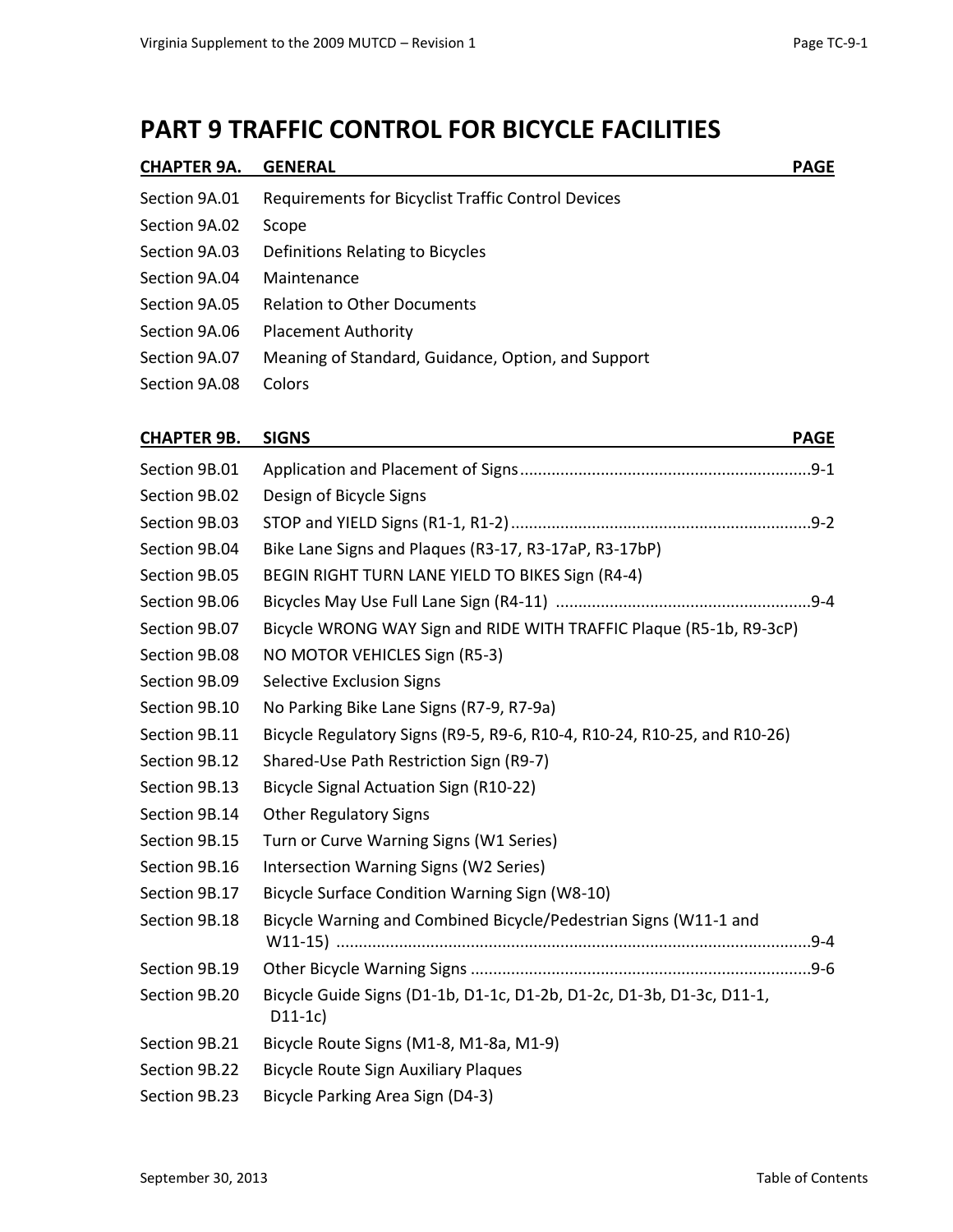| Section 9B.24 | Reference Location Signs (D10-1 through D10-3) and Intermediate Reference<br>Location Signs (D10-1a through D10-3a) |
|---------------|---------------------------------------------------------------------------------------------------------------------|
| Section 9B.25 | Mode-Specific Guide Signs for Shared-Use Paths (D11-1a, D11-2, D11-3,<br>$D11-4)$                                   |
| Section 9B.26 | <b>Object Markers</b>                                                                                               |

#### **CHAPTER 9C. MARKINGS PAGE**

|               | Section 9C.01 Functions of Markings             |
|---------------|-------------------------------------------------|
| Section 9C.02 | <b>General Principles</b>                       |
| Section 9C.03 | Marking Patterns and Colors on Shared-Use Paths |
| Section 9C.04 |                                                 |
| Section 9C.05 | <b>Bicycle Detector Symbol</b>                  |
| Section 9C.06 | <b>Pavement Markings for Obstructions</b>       |
| Section 9C.07 |                                                 |
|               |                                                 |

#### **CHAPTER 9D. SIGNALS PAGE**

| Section 9D.01 | Application                                  |
|---------------|----------------------------------------------|
|               | Section 9D.02 Signal Operations for Bicycles |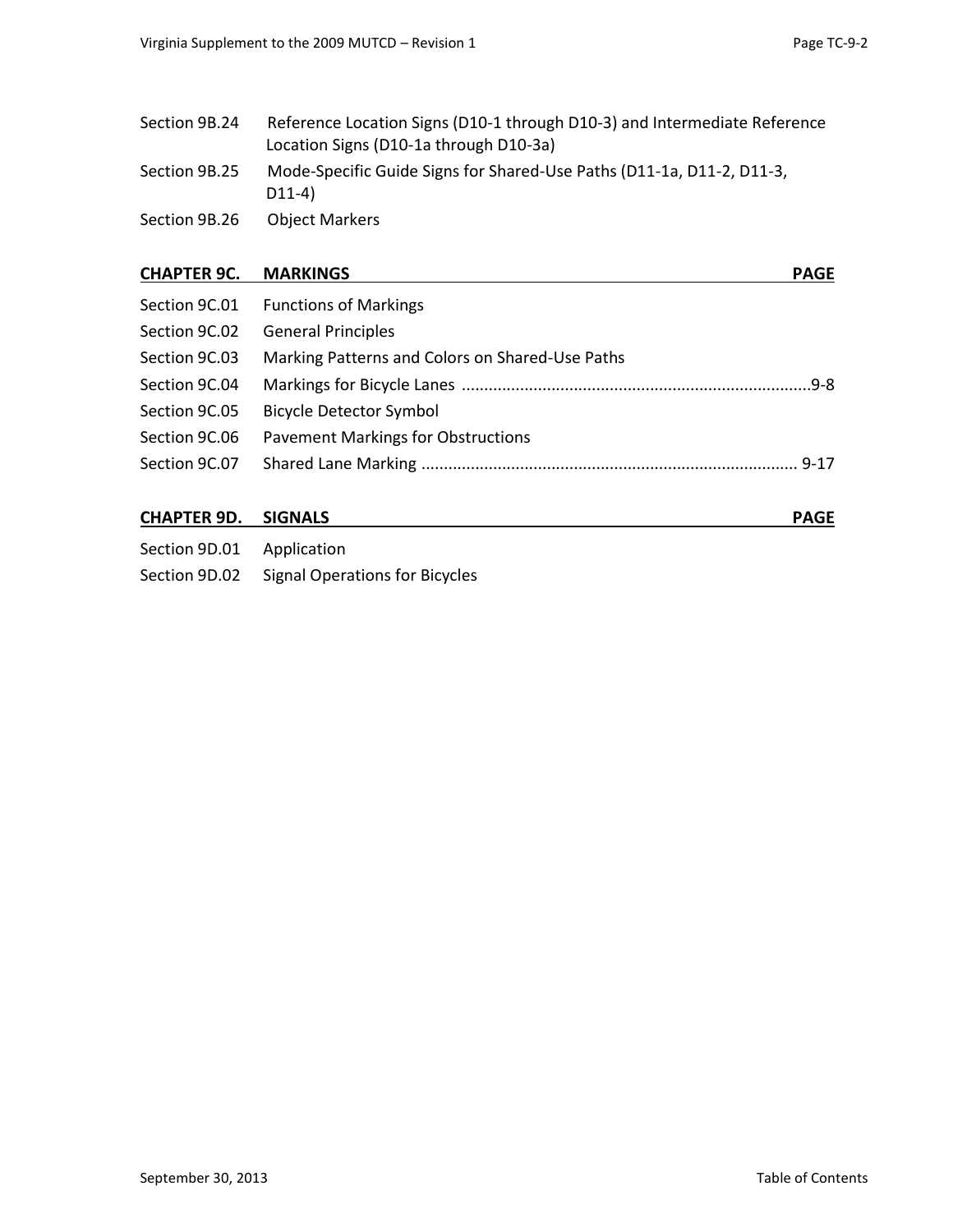# **PART 9 TRAFFIC CONTROL FOR BICYCLE FACILITIES**

## **CHAPTER 9B. SIGNS**

## **Section 9B.01 Application and Placement of Signs**

**Standard:**

- 01 **Bicycle signs shall be standard in shape, legend, and color.**
- 02 **All signs shall be retroreflectorized for use on bikeways, including shared-use paths and bicycle lane facilities.**
- 03 **Where signs serve both bicyclists and other road users, vertical mounting height and lateral placement shall be as provided in Part 2.**
- 04 **Where used on a shared-use path, no portion of a sign or its support shall be placed less than 3 feet laterally from the near edge of the path, or less than 8 feet vertically over the entire width of the shared-use path (see Figure 9B-1(VA) in this Supplement).**

*Guidance:* 

05 *Where used on a shared-use path where equestrian traffic is expected, no portion of a sign or its support should be placed less than 10 feet vertically over the entire width of the shared use path (see Figure 9B-1(VA) in this Supplement).* 

### **Figure 9B-1(VA). Sign Placement on Shared-Use Paths**

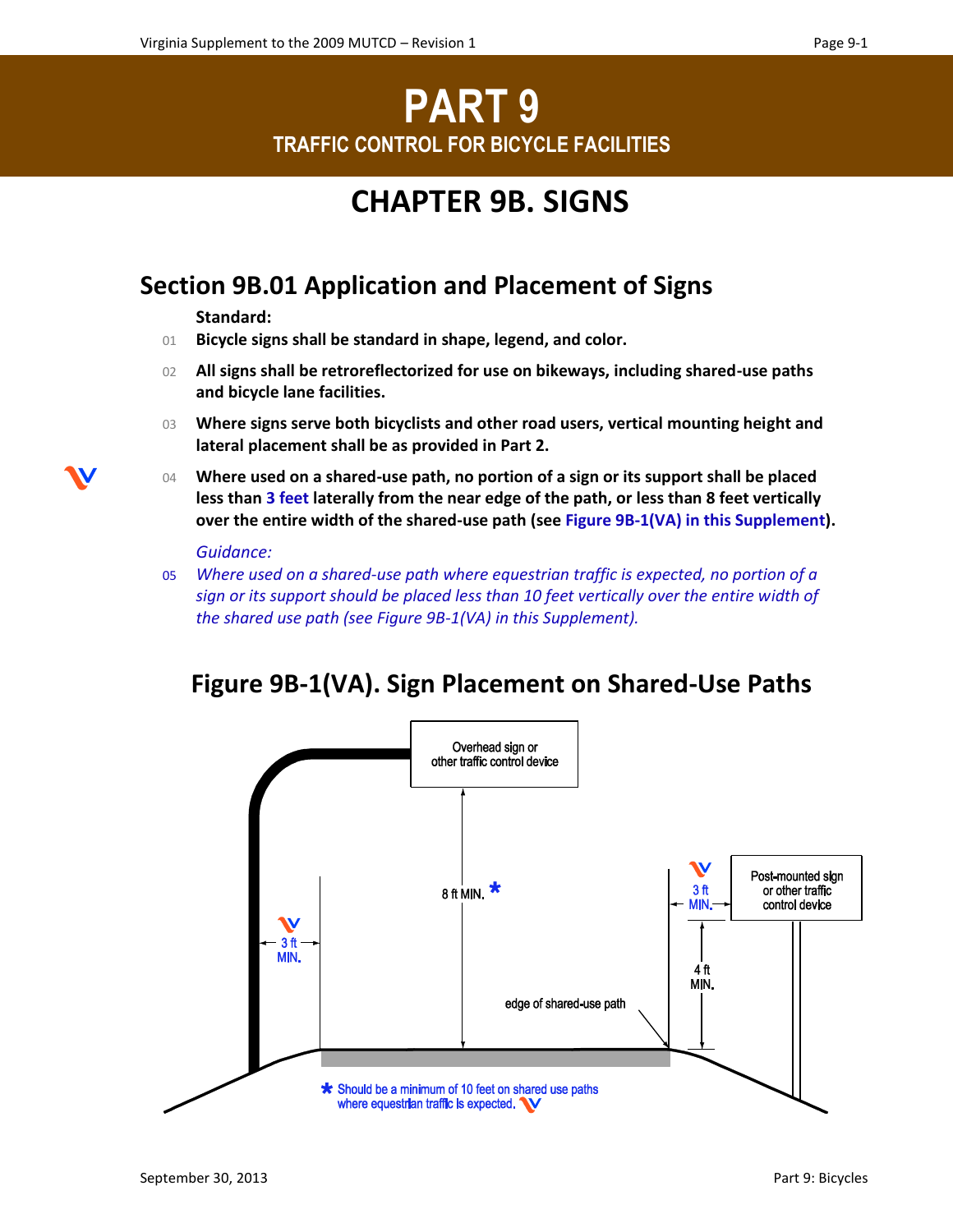**Standard:**

06 **Mounting height for post-mounted signs on shared-use paths shall be a minimum of 4 feet, measured vertically from the bottom of the sign to the elevation of the near edge of the path surface (see Figure 9B-1(VA) in this Supplement).**

*Guidance:*

- 07 *Signs for the exclusive use of bicyclists should be located so that other road users are not confused by them.*
- 08 *The clearance for overhead signs on shared-use paths should be adjusted when appropriate to accommodate path users requiring more clearance, such as equestrians, or typical maintenance or emergency vehicles.*

## **Section 9B.03 STOP and YIELD Signs (R1-1, R1-2)**

#### **Standard:**

- 01 **STOP (R1-1) signs (see Figure 9B-2) shall be installed on shared-use paths at points where bicyclists are required to stop.**
- 02 **YIELD (R1-2) signs (see Figure 9B-2) shall be installed on shared-use paths at points where bicyclists have an adequate view of conflicting traffic as they approach the sign, and where bicyclists are required to yield the right-of-way to that conflicting traffic.**

#### Support:

03 The Code of Virginia, § 46.2-904 states that a person riding a bicycle on a shared use path shall have the same rights and duties as pedestrians. This should be taken into consideration when determining points at which bicycles are required to stop or yield.

#### Option:

04 A 30 x 30-inch STOP sign or a 36 x 36 x 36-inch YIELD sign may be used on shared-use paths for added emphasis.

#### *Guidance:*

- 05 *Where conditions require path users, but not roadway users, to stop or yield, the STOP or YIELD sign should be placed or shielded so that it is not readily visible to road users.*
- 06 *When placement of STOP or YIELD signs is considered, priority at a shared-use path/roadway intersection should be assigned with consideration of the following:*
	- *A. Relative speeds of shared-use path and roadway users,*
	- *B. Relative volumes of shared-use path and roadway traffic, and*
	- *C. Relative importance of shared-use path and roadway.*
- 07 *Speed should not be the sole factor used to determine priority, as it is sometimes appropriate to give priority to a high-volume shared-use path crossing a low-volume street, or to a regional shared-use path crossing a minor collector street.*

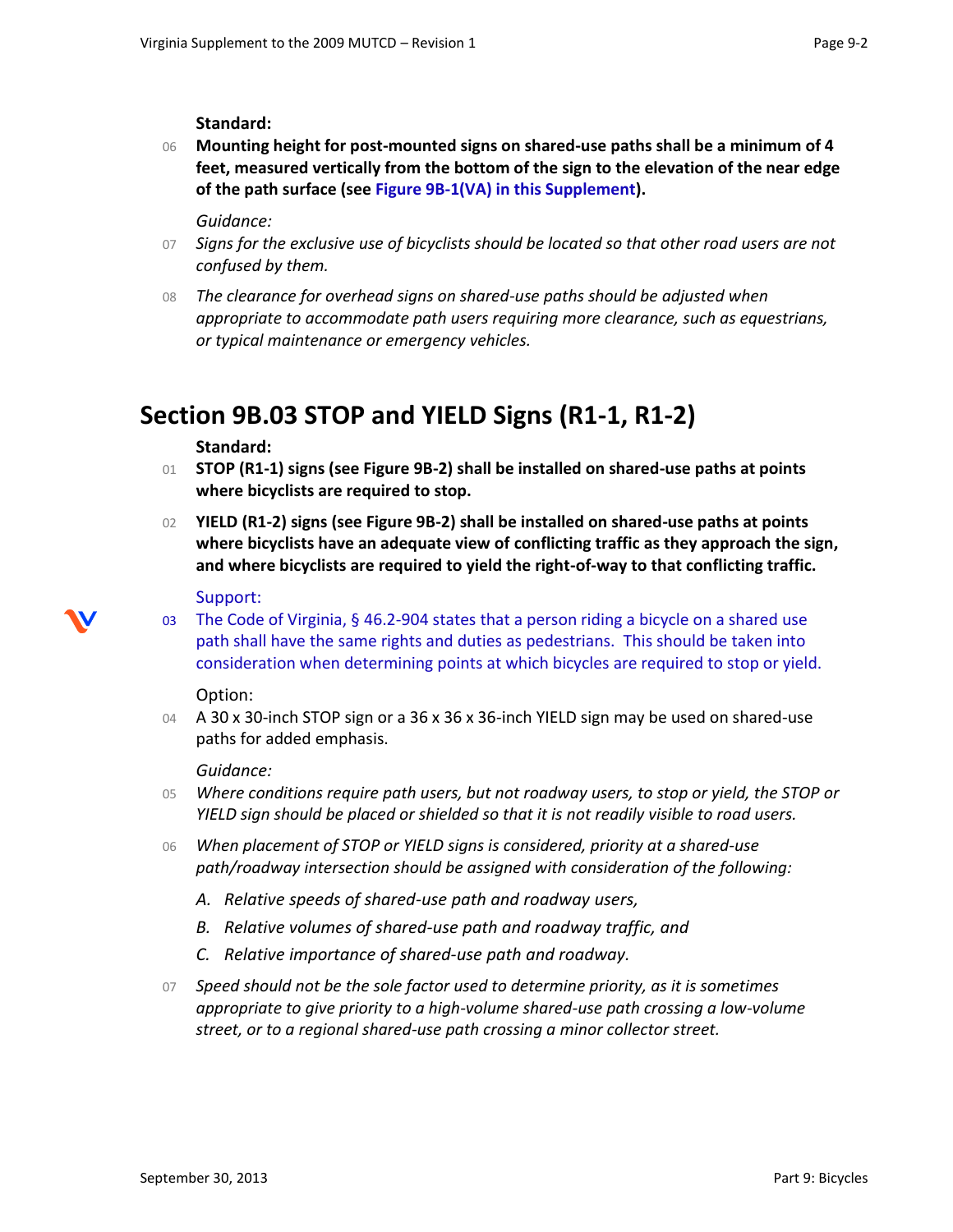## **Figure 9B-2. Regulatory Signs and Plaques for Bicycle Facilities**

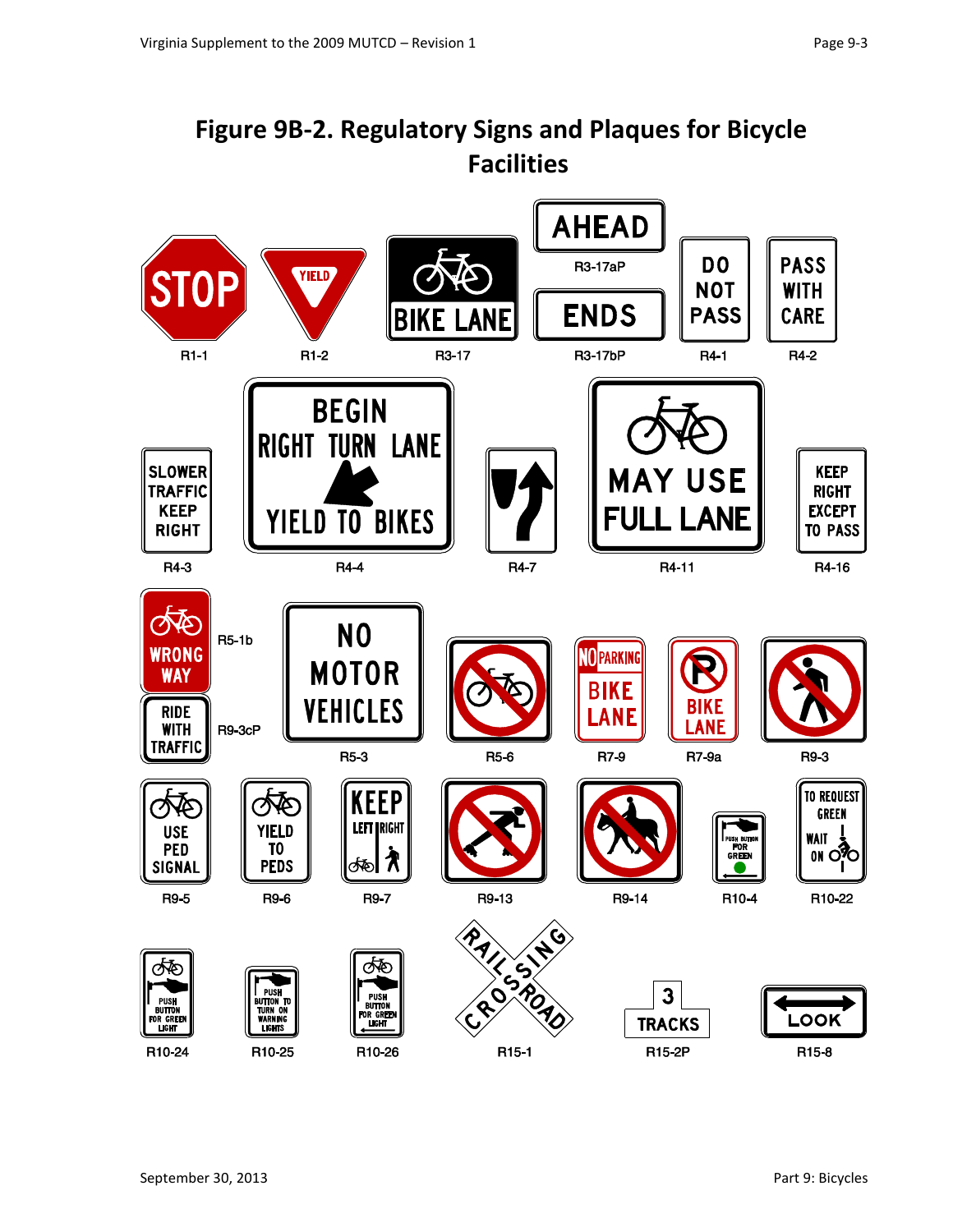08 *When priority is assigned, the least restrictive control that is appropriate should be placed on the lower priority approaches. STOP signs should not be used where YIELD signs would be acceptable.*

### **Section 9B.06 Bicycles May Use Full Lane Sign (R4-11)**

#### Option:

- 01 The Bicycles May Use Full Lane sign may be used in locations where it is important to inform road users that bicyclists might occupy the center of the travel lane.
- 02 Section 9C.07 of this Supplement describes a Shared Lane Marking that may be used in addition to or instead of the Bicycles May Use Full Lane sign (when used in accordance with the Standard in Paragraph 3) to inform road users that bicyclists might occupy the travel lane.

#### **Standard:**

03 **The Bicycles May Use Full Lane (R4-11) sign (see Figure 9B-2) shall only be used on roadways where no on-road bicycle facilities exist, such as bicycle lanes, wide curb lanes, or adjacent paved shoulders usable by bicycles, and where substandard width travel lanes are too narrow for bicyclists and motor vehicles to operate side by side.**

#### Support:

- 04 The Code of Virginia, § 46.2-905, item 3, allows bicyclists not to ride as close as safely practicable to the right curb or edge of the roadway when "substandard width" lanes make is unsafe to continue along the right curb or edge.
- 05 The Uniform Vehicle Code (UVC) defines a "substandard width lane" as a "lane that is too narrow for a bicycle and a vehicle to travel safely side by side within the same lane."

#### *Guidance:*

- 06 *The R4-11 sign should only be used on roadway segments where travel lanes are delineated with longitudinal pavement markings or other methods (the R4-11 sign should not be used on undivided unmarked roadways).*
- 07 *The R4-11 sign should not be placed on roadways that have a speed limit above 35 mph.*

## **Section 9B.18 Bicycle Warning and Combined Bicycle/Pedestrian Signs (W11-1 and W11-15)**

#### Support:

- 
- 01 The Bicycle Warning (W11-1) sign (see Figure 9B-3(VA) in this Supplement) alerts the road user to unexpected entries into the roadway by bicyclists, and other crossing activities that might cause conflicts. These conflicts might be relatively confined, or might occur randomly over a segment of roadway. See Section 9B.19 of this Supplement for additional information on use of the Bicycle Warning (W11-1) sign along with the Share the Road (W16-1P) supplemental plaque.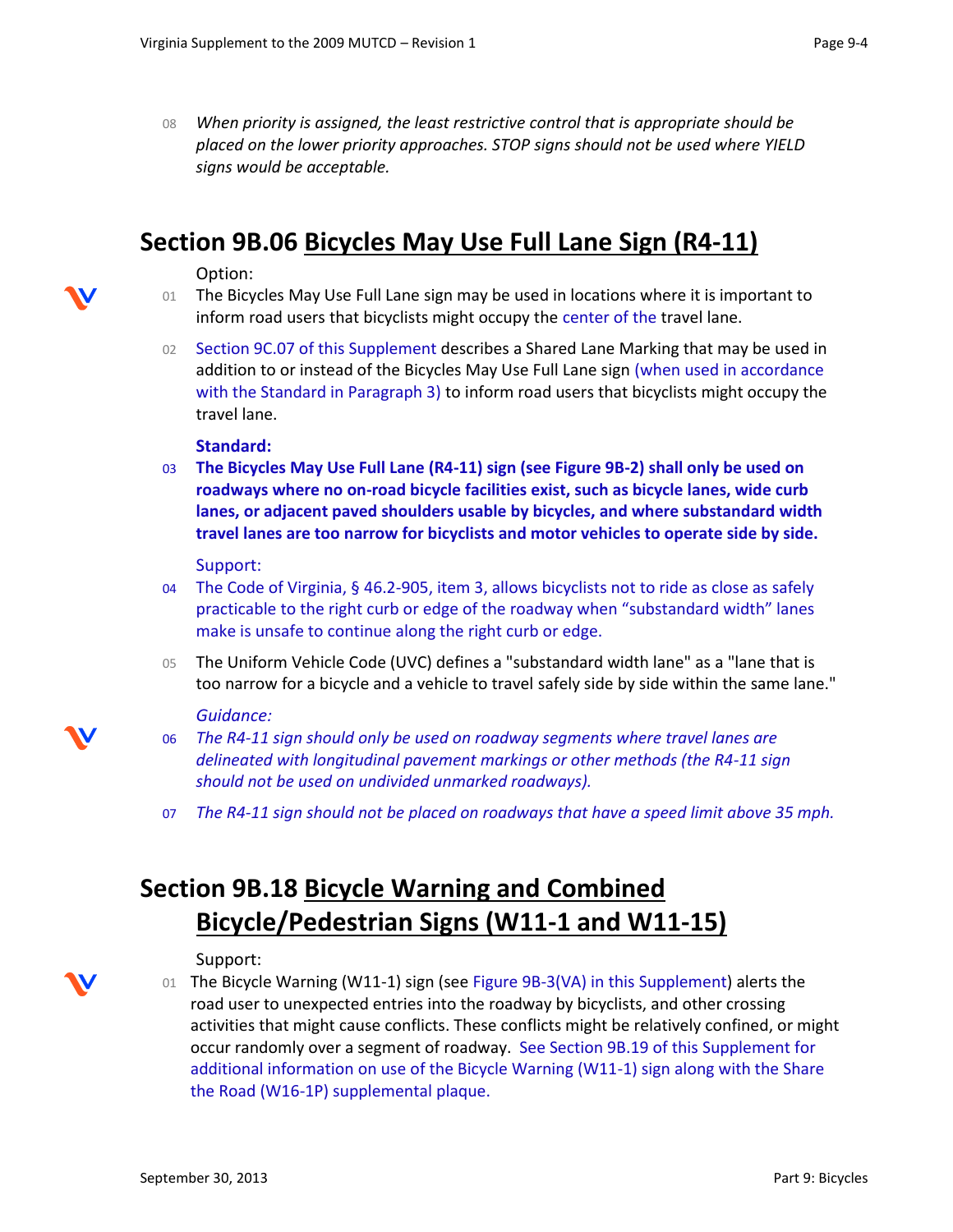

<sup>\*</sup> A fluorescent yellow-green background color may shall be used for this sign or plaque.

\*\* The background color of the plaque should shall match the color of the warning sign that it supplements.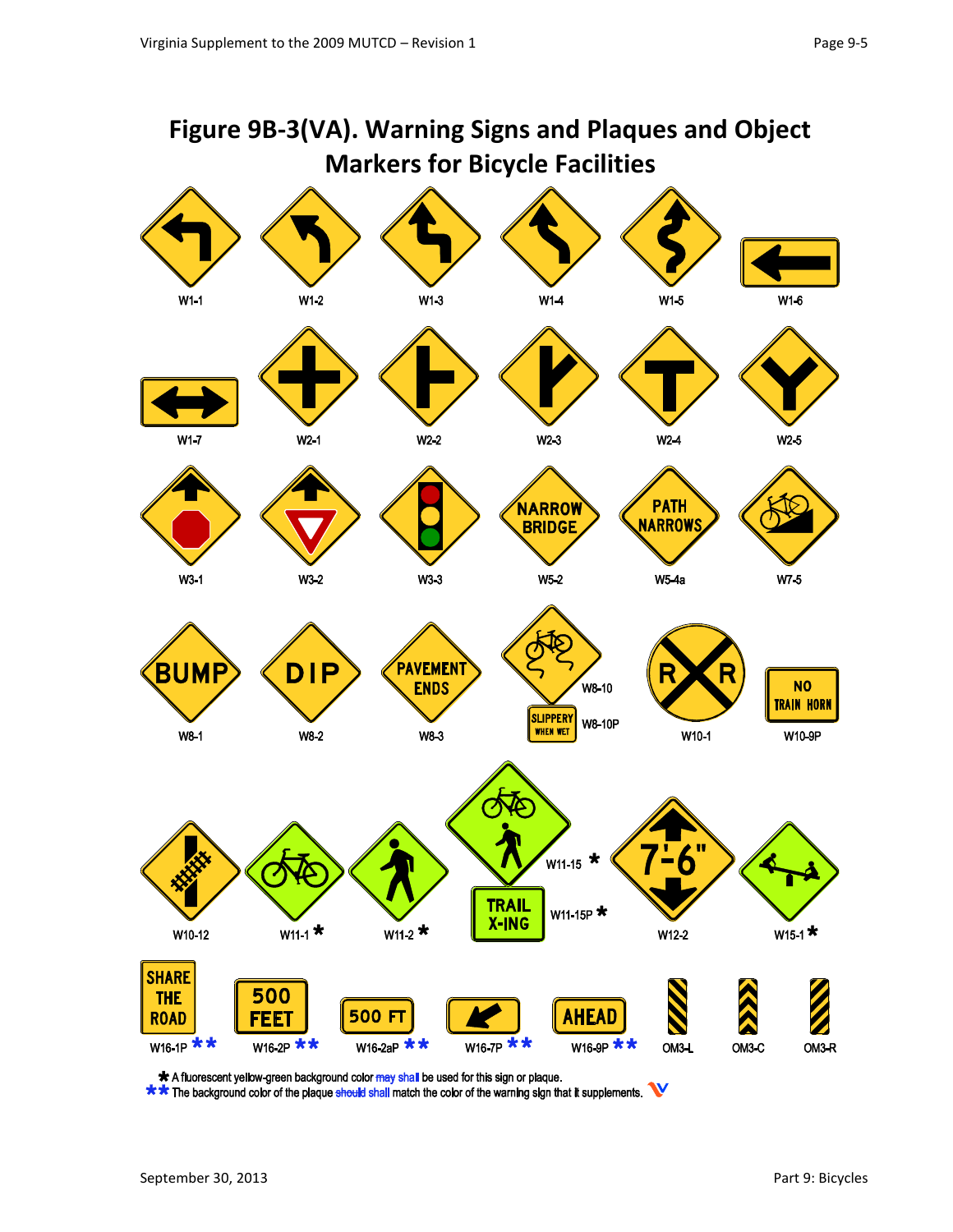Option:

- 02 The combined Bicycle/Pedestrian (W11-15) sign (see Figure 9B-3(VA) in this Supplement) may be used where both bicyclists and pedestrians might be crossing the roadway, such as at an intersection with a shared-use path. A TRAIL X-ING (W11-15P) supplemental plaque (see Figure 9B-3(VA) in this Supplement) may be mounted below the W11-15 sign.
- 03 A supplemental plaque with the legend AHEAD or XX FEET may be used with the Bicycle Warning or combined Bicycle/Pedestrian sign.

*Guidance:*

04 *If used in advance of a specific crossing point, the Bicycle Warning or combined Bicycle/Pedestrian sign should be placed at a distance in advance of the crossing location that conforms with the guidance given in Table 2C-4.*

#### **Standard:**

- 05 **Bicycle Warning and combined Bicycle/Pedestrian signs, when used at the location of the crossing, shall be supplemented with a diagonal downward pointing arrow (W16- 7P) plaque (see Figure 9B-3(VA) in this Supplement) to show the location of the crossing.**
- 06 **A fluorescent yellow-green background color with a black legend and border shall be used for Bicycle Warning and combined Bicycle/Pedestrian signs and supplemental plaques.**

#### *Guidance:*

07 *When the fluorescent yellow-green background color is used, a systematic approach featuring one background color within a zone or area should be used. The mixing of standard yellow and fluorescent yellow-green backgrounds within a zone or area should be avoided.*

## **Section 9B.19 Other Bicycle Warning Signs**

Option:

- 01 Other bicycle warning signs (see Figure 9B-3(VA) in this Supplement) such as PATH NARROWS (W5-4a) and Hill (W7-5) may be installed on shared-use paths to warn bicyclists of conditions not readily apparent.
- 02 In situations where there is a need to warn motorists to watch for bicyclists traveling along the highway, the SHARE THE ROAD (W16-1P) plaque (see Figure 9B-3(VA) in this Supplement) may be used in conjunction with the W11-1 sign.
- 03 The Bicycle Warning Sign (W11-1) and SHARE THE ROAD supplemental plaque (W16-1P) assembly may be considered at the following locations, if observation reflects routine bicycle use:
	- Where shared-use paths end at roadways.
	- Where shoulders or wide curb lanes drop prior to features such as narrow bridge or overpasses.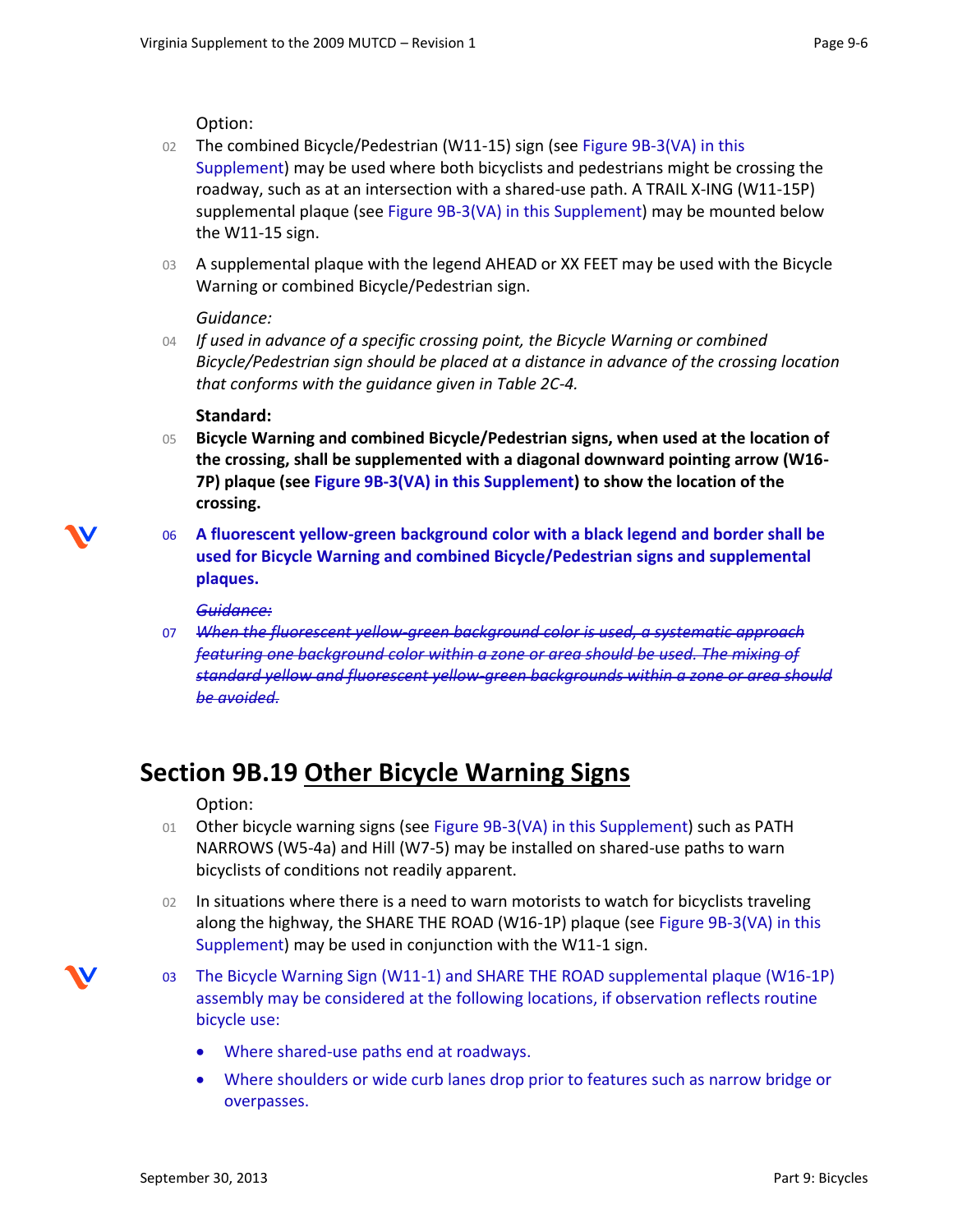- Where there has been a significant history of bicycle crashes involving vehicles.
- Where roadway improvements needed to address bicycle safety issues are not practical due to physical or environmental constraints.
- 04 A Bicycle Warning sign (W11-1) and SHARE THE ROAD supplemental plaque (W16-1P) assembly may be considered where all of the following conditions exist:
	- A bike lane ends,
	- The speed limit is 40 MPH or greater, and
	- A hazard exists, such as a narrow bridge or overpass, narrow lane, parallel parked vehicles, or a downstream intersection with many turning vehicles. (The end of a bike lane, by itself, is not a hazard.)

#### **Standard:**

05 **A Bicycle Warning sign (W11-1) and SHARE THE ROAD supplemental plaque (W16-1P) assembly shall not be used as a substitute for a bike route sign or where a jurisdiction wants to communicate a general policy statement.** 

#### *Guidance:*

- 06 *If used, other advance bicycle warning signs should be installed at least 50 feet in advance of the beginning of the condition.*
- 07 *Where temporary traffic control zones are present on bikeways, appropriate signs from Part 6 should be used.*

Option:

08 Other warning signs described in Chapter 2C may be installed on bicycle facilities as appropriate.

#### *Guidance:*

09 *A Bicycle Warning sign (W11-1) and SHARE THE ROAD supplemental plaque (W16-1P) assembly should not be used where a bike lane ends and the speed limit is 35 MPH or less. Such circumstances could include a college or university campus, a central business district, or other area characterized by low speeds and a large amount of interaction between bicycles and motorized vehicles.* 

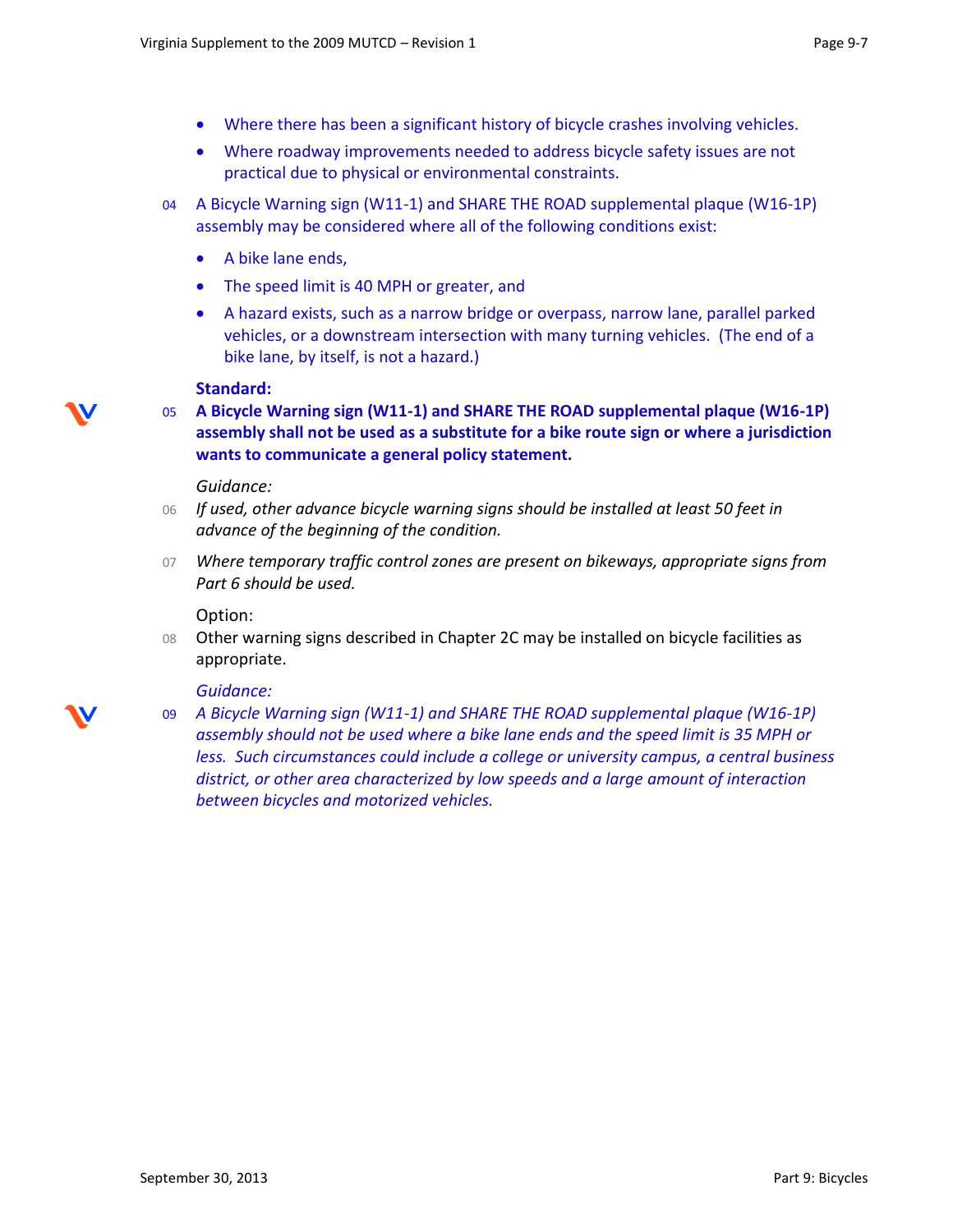## **CHAPTER 9C. MARKINGS**

### **Section 9C.04 Markings for Bicycle Lanes**

#### Support:

01 Pavement markings designate that portion of the roadway for preferential use by bicyclists. Markings inform all road users of the restricted nature of the bicycle lane. Typical pavement marking details are shown in Figure 9C-V1 in this Supplement.

#### **Standard:**

02 **Longitudinal pavement markings shall be used to define bicycle lanes.**

#### *Guidance:*

03 *If used, bicycle lane word, symbol, and/or arrow markings (see Figure 9C-3(VA) in this Supplement) should be placed at the beginning of a bicycle lane and at periodic intervals along the bicycle lane based on engineering judgment.* 

#### **Standard:**

- 
- 04 **Except as provided in Paragraph 5, if bicycle lane markings are used, the helmeted bicyclist symbol marking (see Figures 9C-3(VA) and 9C-V1 in this Supplement) shall be used.**

#### Option:

05 The bike symbol or bike word message may be used to supplement the helmeted bicyclist symbol marking on a limited basis if engineering judgment determines a need for it. Such circumstances include new installations of bike lanes in an area of Virginia where drivers may be less familiar with the meaning of the helmeted bicyclist symbol.

#### **Standard:**

06 **If the bicycle lane symbol marking is used in conjunction with word or arrow messages, it shall precede them.**

#### Option:

07 If the word, symbol, and/or arrow pavement markings shown in Figure 9C-3(VA) in this Supplement are used, Bike Lane signs (see Section 9B.04 of the MUTCD) may also be used, but to avoid overuse of the signs not necessarily adjacent to every set of pavement markings.

#### **Standard:**

08 **A through bicycle lane shall not be positioned to the right of a right turn only lane or to the left of a left turn only lane.** 

#### Support:

09 A bicyclist continuing straight through an intersection from the right of a right-turn lane or from the left of a left-turn lane would be inconsistent with normal traffic behavior and would violate the expectations of right- or left-turning motorists.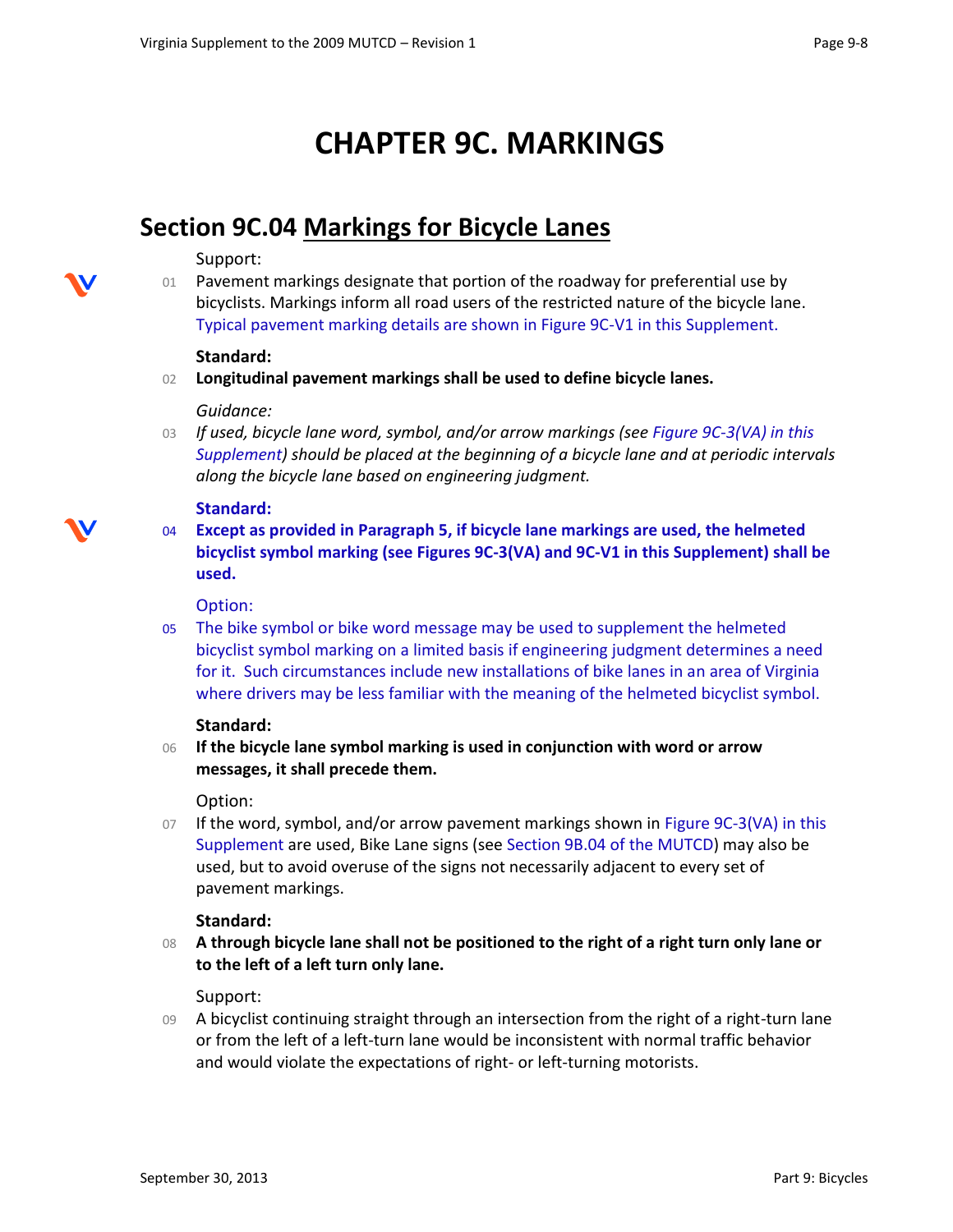#### **Figure 9C-V1. VDOT Pavement Marking Standard (Typical**  W **Pavement Markings for Bicycle Lane)**

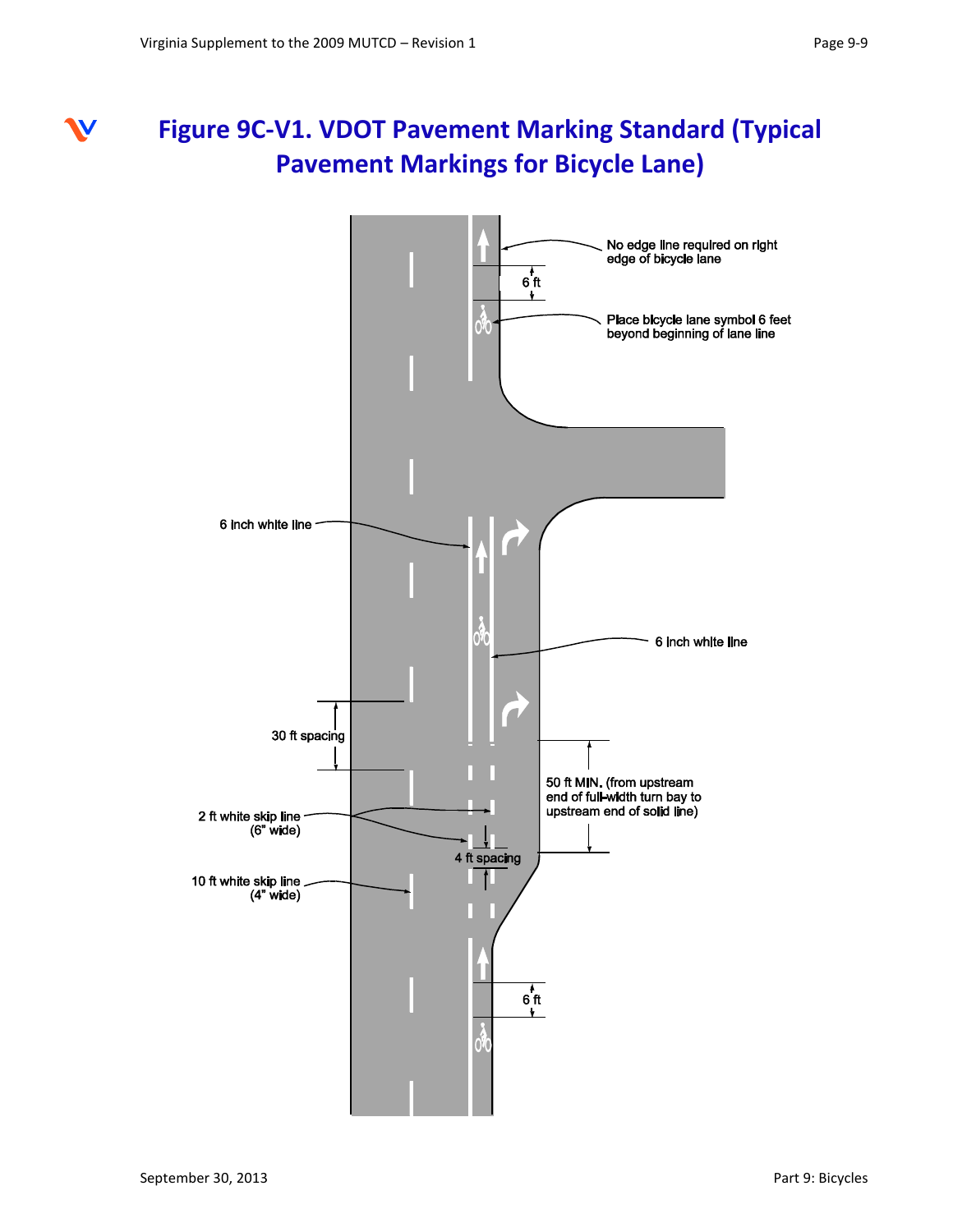



Note: Drawing C is for placement details of word legends when used. However, word legends may be utilized in addition to, but not substituting for, the Helmeted Bicyclist symbol which is required. W

#### *Guidance:*

10 *When the right through lane is dropped to become a right turn only lane, the bicycle lane markings should stop at least 180 feet (see Figure 9C-V2 in this Supplement) before the beginning of the right-turn lane. Through bicycle lane markings should resume to the left of the right turn only lane.* 

#### Support:

11 An example of bicycle lane markings at locations where the right through lane is dropped to become a right turn only lane is shown in Figure 9C-V2 in this Supplement.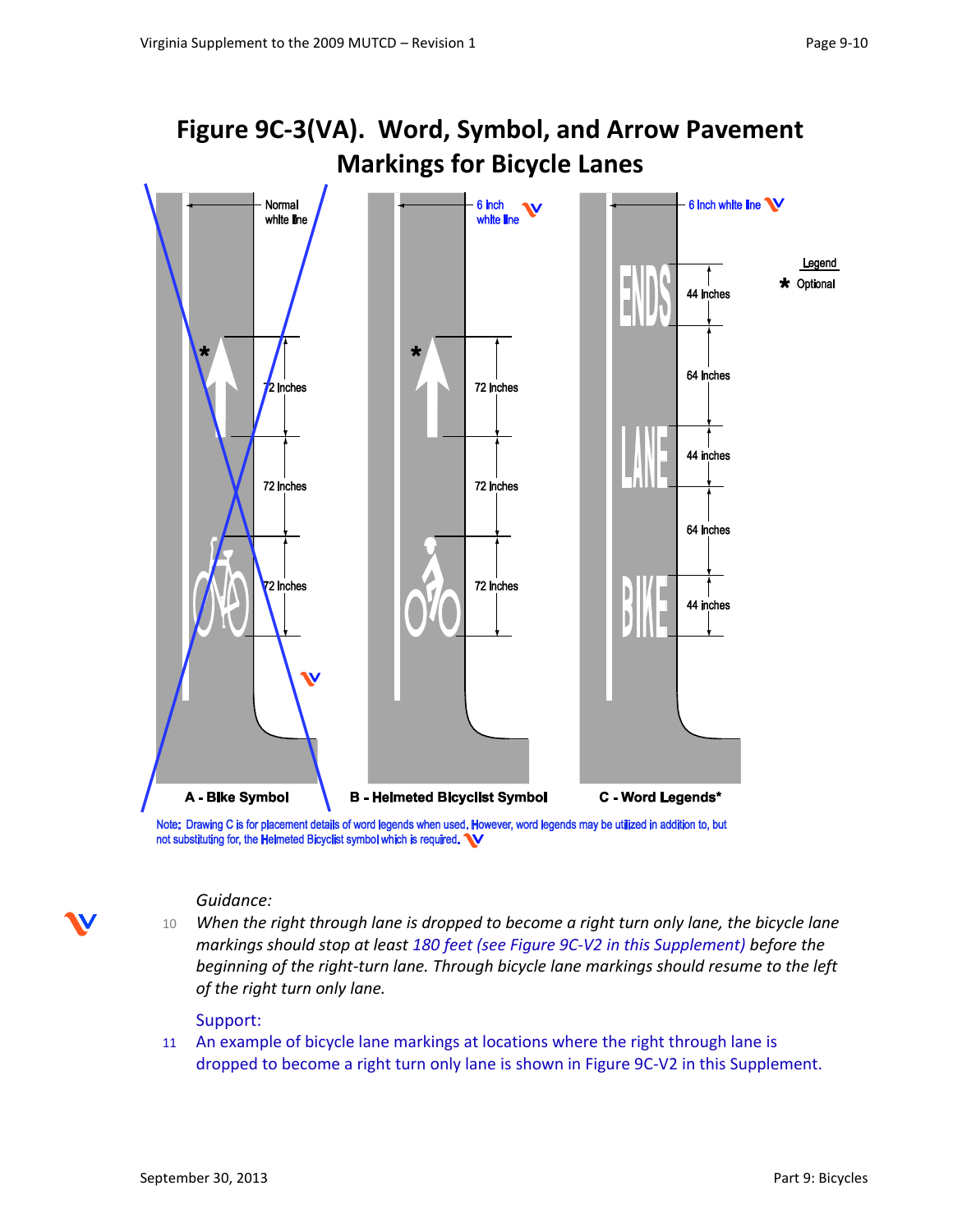#### *Guidance:*

- 12 *An optional through-right turn lane next to a right turn only lane should not be used where there is a through bicycle lane. If a capacity analysis indicates the need for an optional through-right turn lane, the bicycle lane should be discontinued at the intersection approach.*
- 13 *Posts or raised pavement markers should not be used to separate bicycle lanes from adjacent travel lanes.*

#### Support:

14 Using raised devices creates a collision potential for bicyclists by placing fixed objects immediately adjacent to the travel path of the bicyclist. In addition, raised devices can prevent vehicles turning right from merging with the bicycle lane, which is the preferred method for making the right turn. Raised devices used to define a bicycle lane can also cause problems in cleaning and maintaining the bicycle lane.

#### **Standard:**

15 **Bicycle lanes shall not be provided on the circular roadway of a roundabout.**

#### *Guidance:*

16 *Bicycle lane markings should stop at least 100 feet before the crosswalk, or if no crosswalk is provided, at least 100 feet before the yield line, or if no yield line is provided, then at least 100 feet before the edge of the circulatory roadway.*

#### Support:

17 Examples of bicycle lane markings at right-turn lanes are shown in Figures 9C-1(VA), 9C-4(VA), and 9C-5(VA) in this Supplement. Examples of pavement markings for bicycle lanes on a two-way street are shown in Figure 9C-6(VA) in this Supplement. Pavement word message, symbol, and arrow markings for bicycle lanes are shown in Figure 9C-3(VA) in this Supplement.

#### **Standard:**

18 **Pavement markings consisting of arrow and bicycle lane symbols shall be placed at the beginning of the bicycle lane at right turn lanes. Markings shall also be placed at the end of the bicycle lane at right turn lanes if the solid white line separating the bicycle lane from the right turn lane is greater than 100 feet in length.**

#### 19 **Bicycle lane symbols shall be placed a maximum of 500 feet apart.**

#### *Guidance:*

- 20 *The bicycle lane pavement line marking should be a minimum of:*
	- *4 feet from the edge of pavement on curb and gutter roadways (where the face of the concrete gutter pan meets the edge of the pavement).*
	- *5 feet from the face of a curb on roadways without a gutter pan (where the face of the concrete curb meets the edge of pavement).*
	- 4 feet from the edge of the pavement on roadways without curb and gutter (where *the edge of asphalt meets the shoulder or roadside).*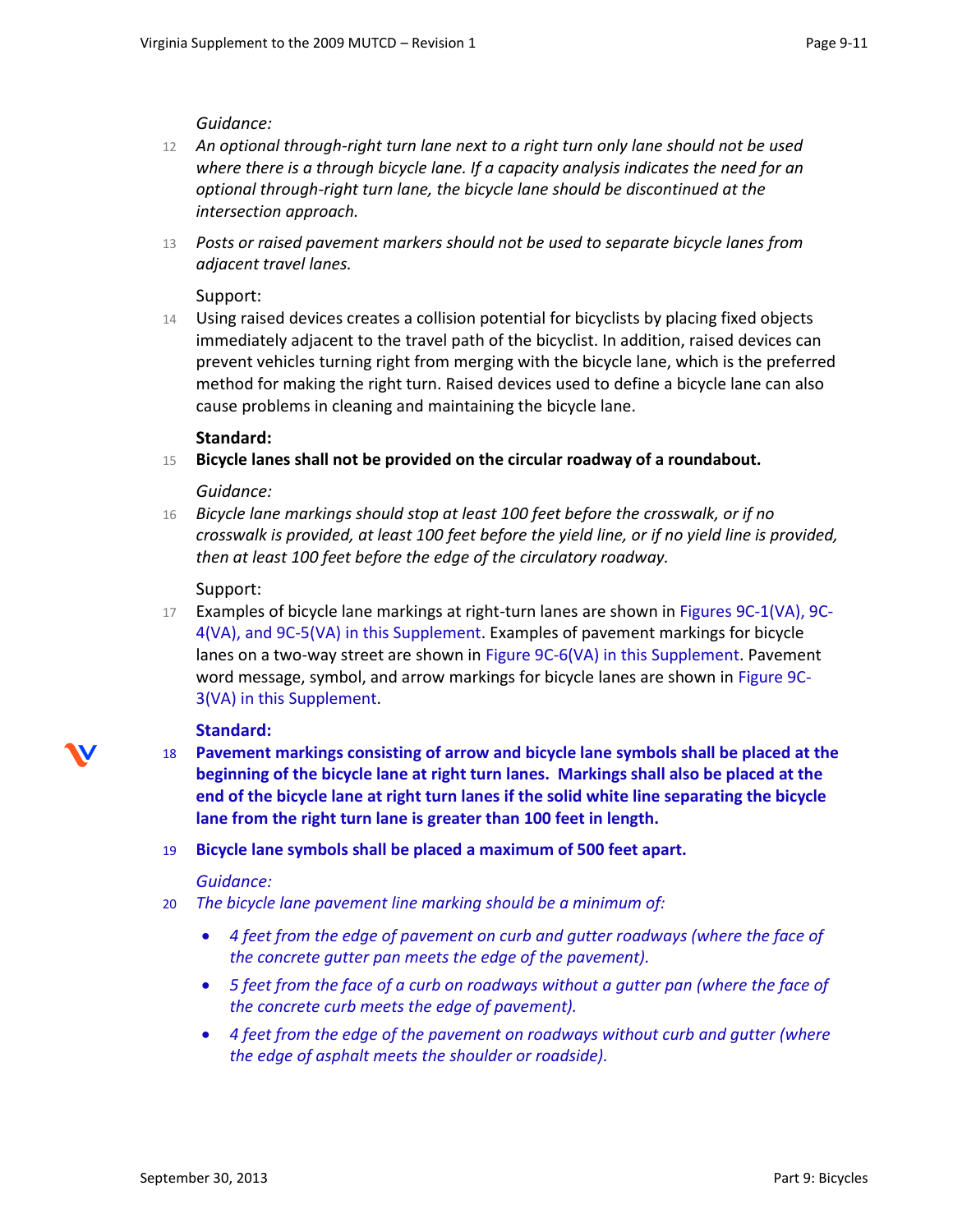## **Figure 9C-V2. Example of Bicycle Lane Markings at a Right Turn Lane Drop at an Intersection**



\* Minimums are recommended distances where spacing allows or is feasible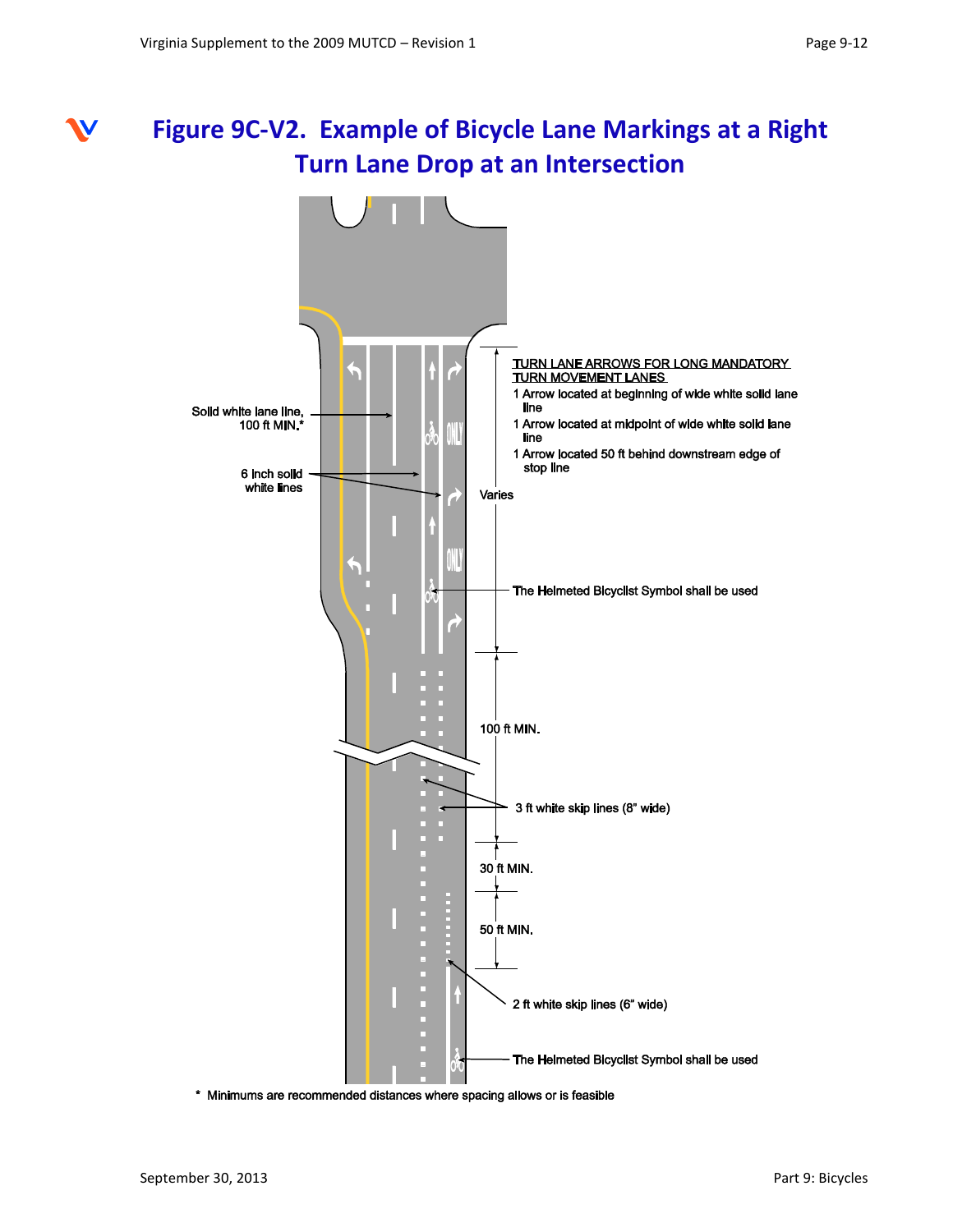## **Figure 9C-1(VA). Example of Intersection Pavement Markings—Designated Bicycle Lane with Left-Turn Area, Heavy Turn Volume, Parking, One-Way Traffic, or Divided**

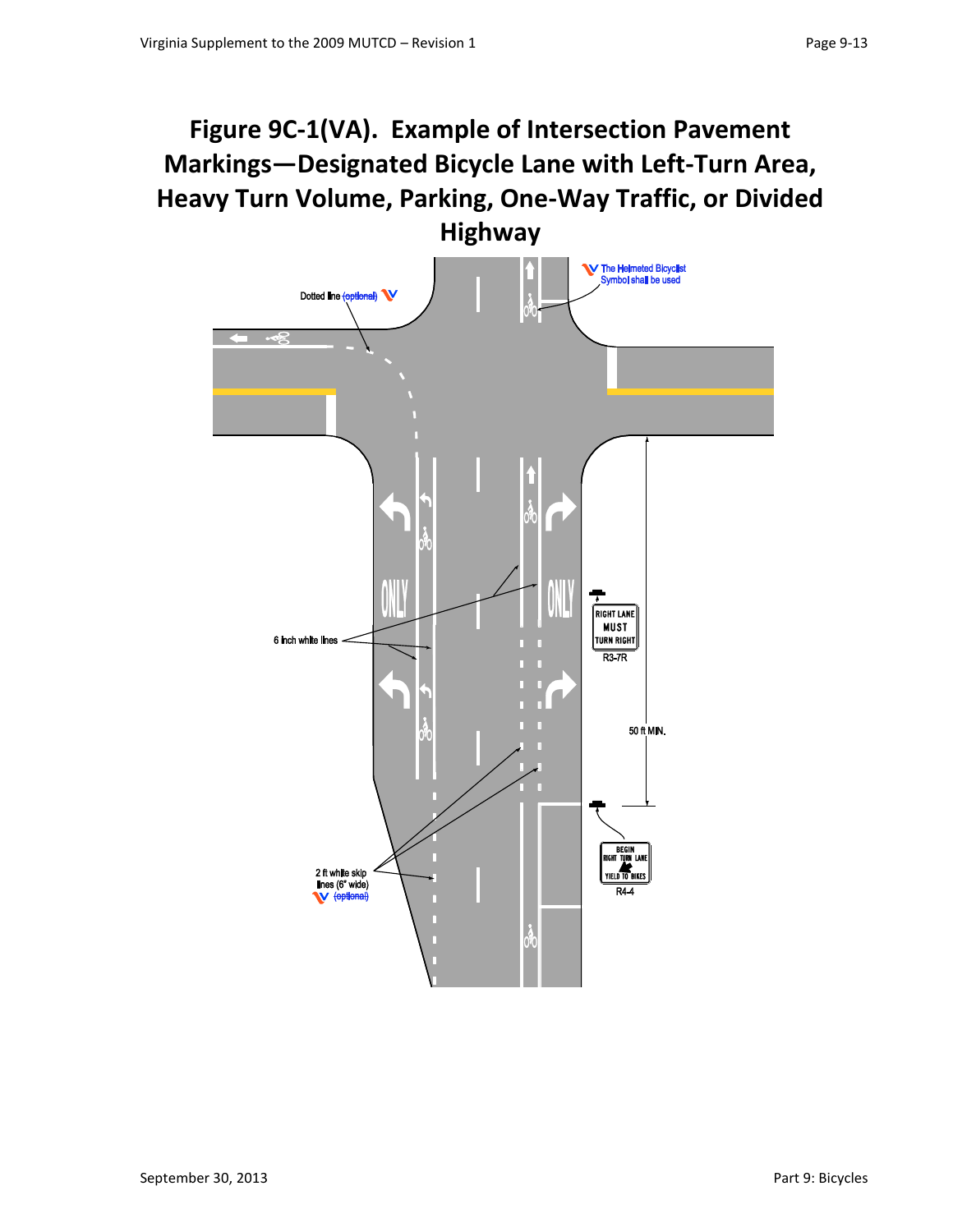## **Figure 9C-4(VA). Example of a Bicycle Lane Treatment at a Right-Turn Only Lane**

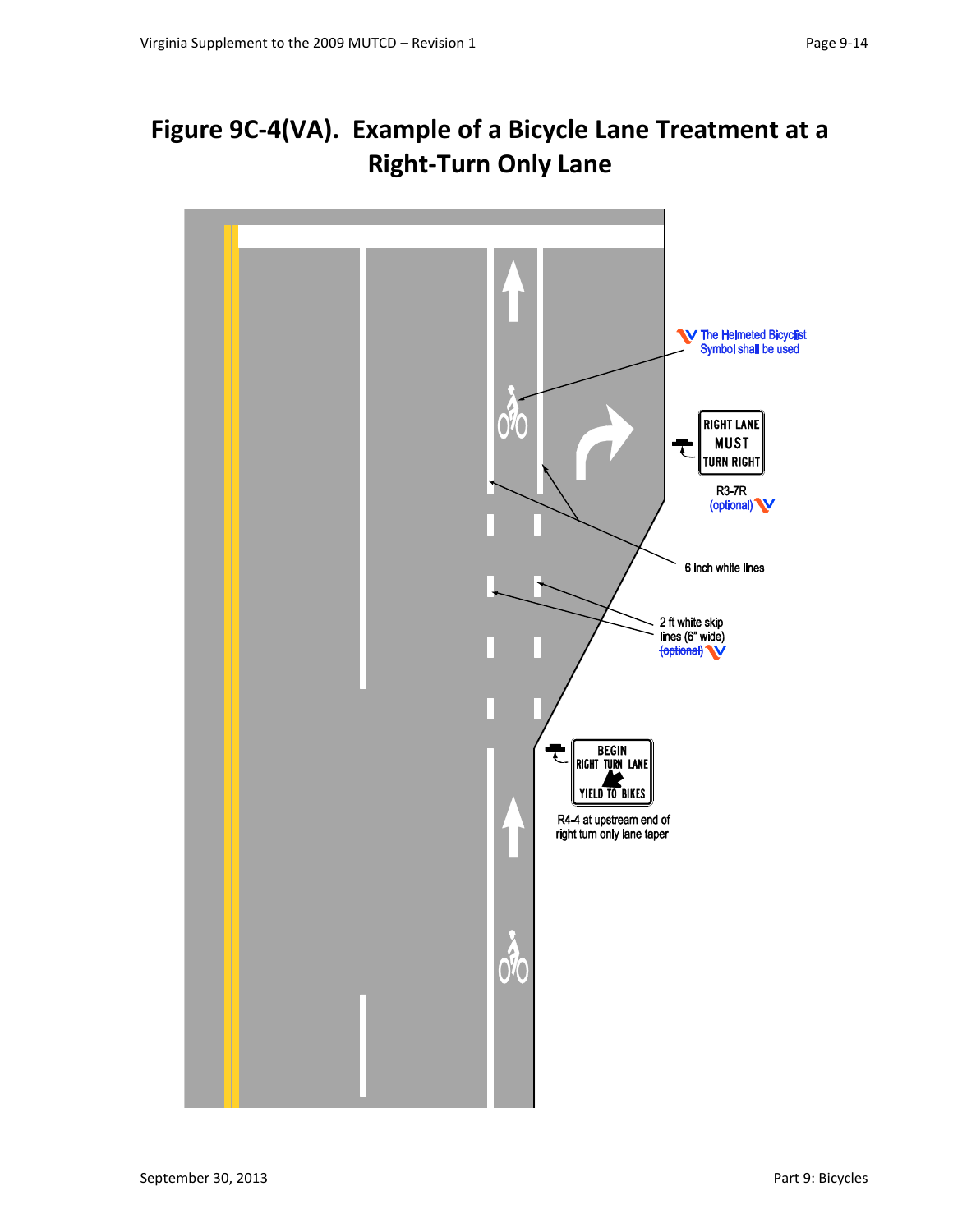## **Figure 9C-5(VA). Example of Bicycle Lane Treatment at Parking Lane into a Right-Turn Only Lane**

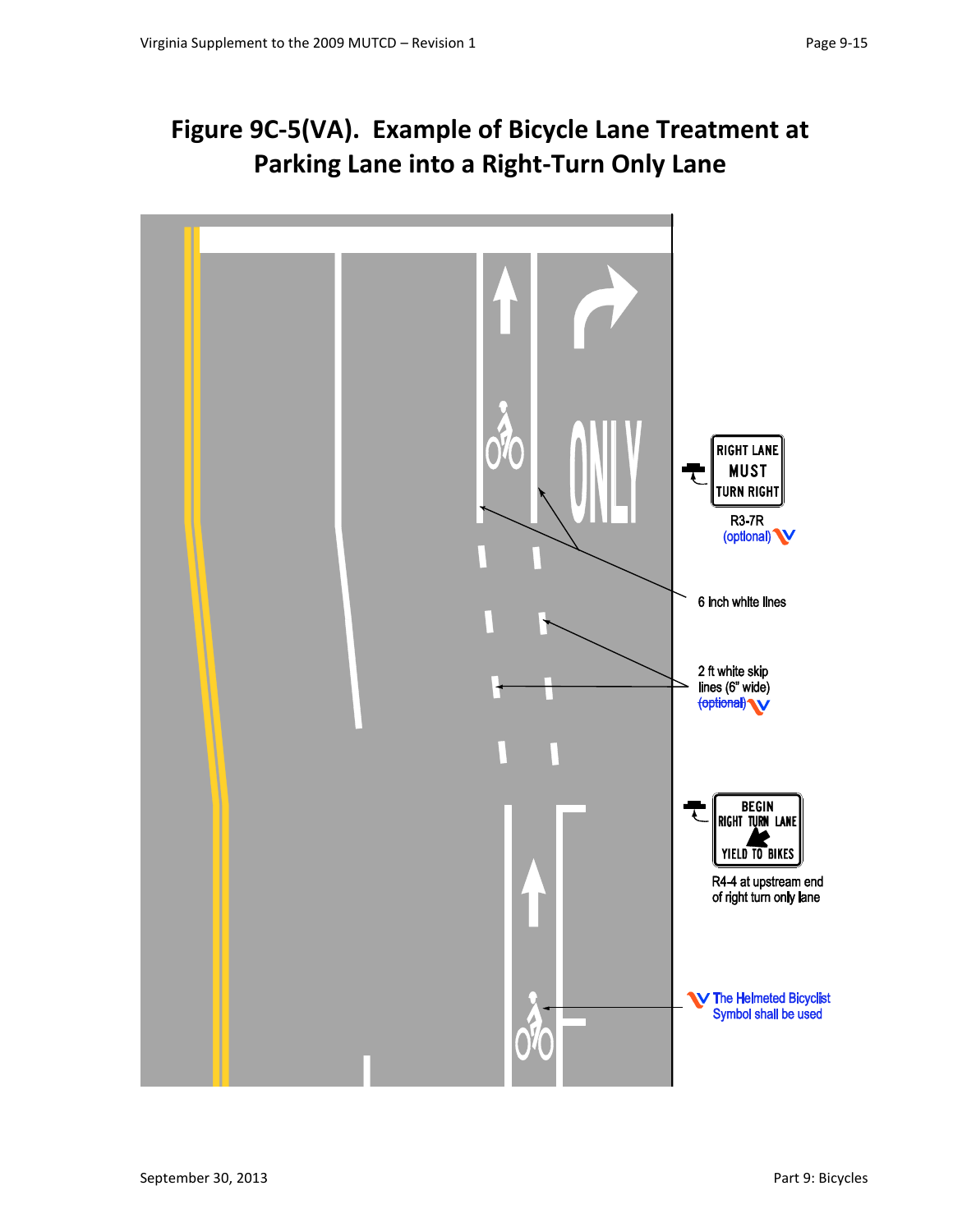## **Figure 9C-6(VA). Example of Pavement Markings for Bicycle Lanes on a Two-Way Street**

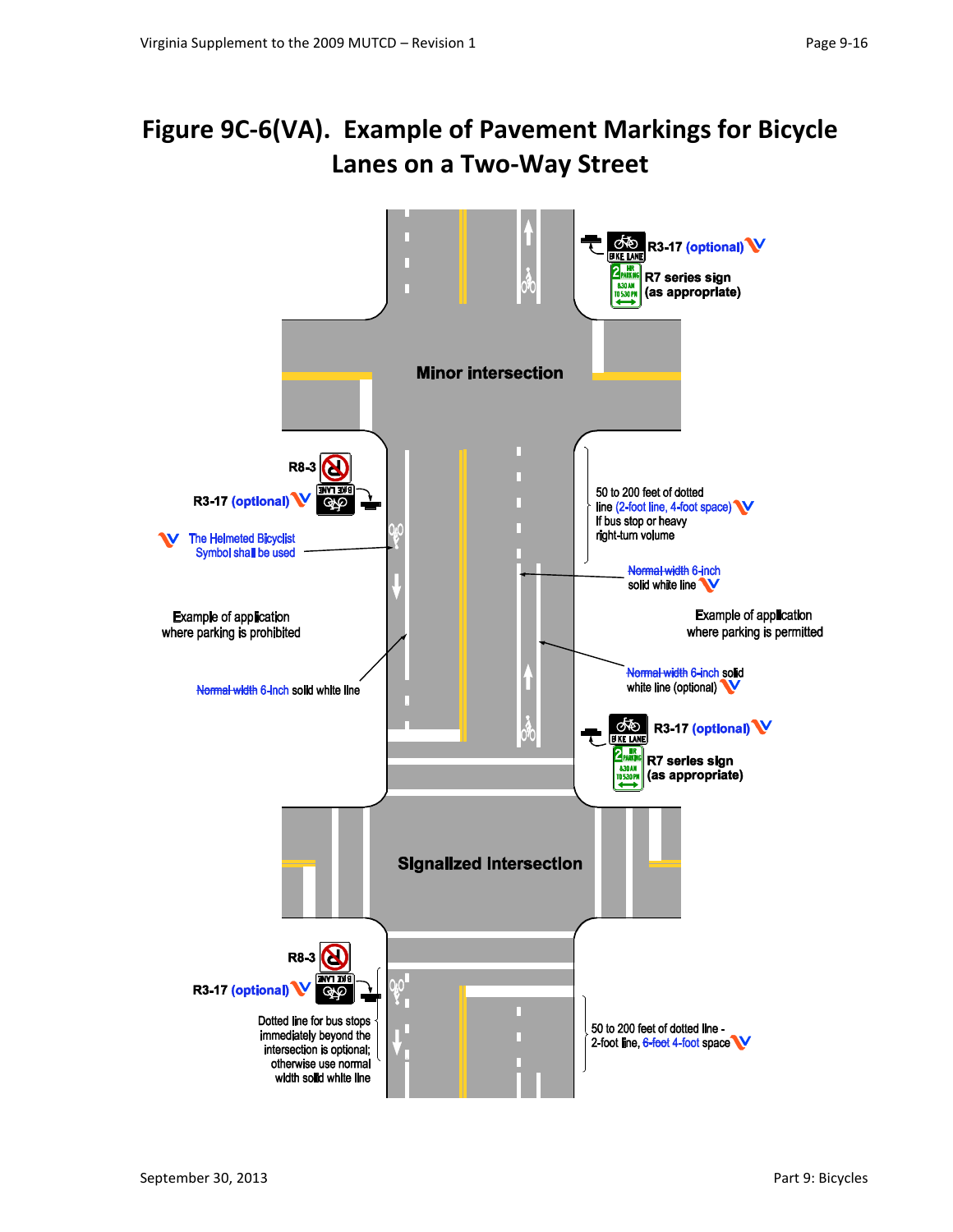Option:

21 On asphalt roadways where the bicycle lane is beside curb and gutter and the asphalt portion of the bicycle lane is of insufficient width to allow placement of the bicycle symbol entirely on the asphalt, the symbol may be reduced and sized to fit entirely on the asphalt.

#### **Standard:**

22 **If the bicycle symbol is reduced, it shall be reduced to no less than 4 feet in length.**

Support:

23 Typical bicycle lane pavement marking details are shown in Figure 9C-V1 in this Supplement.

### **Section 9C.07 Shared Lane Marking**

Option:

01 When determined to be an appropriate use, the Shared Lane Marking shown i[n Figure](http://www.mutcd.fhwa.dot.gov/htm/2009r1r2/part9/part9c.htm#figure9C09)  [9C-9](http://www.mutcd.fhwa.dot.gov/htm/2009r1r2/part9/part9c.htm#figure9C09) may be used to address defined safety issues. Specifically, they may be used as follows:



### **Figure 9C-9. Shared Lane Marking**

- A. To assist bicyclists with lateral positioning in a shared lane with on-street parallel parking in order to reduce the chance of a bicyclist's impacting the open door of a parked vehicle,
- B. To assist bicyclists with lateral positioning in lanes that are too narrow for a motor vehicle and a bicycle to travel side by side within the same traffic lane,
- C. To alert road users of the lateral location bicyclists are likely to occupy within the traveled way,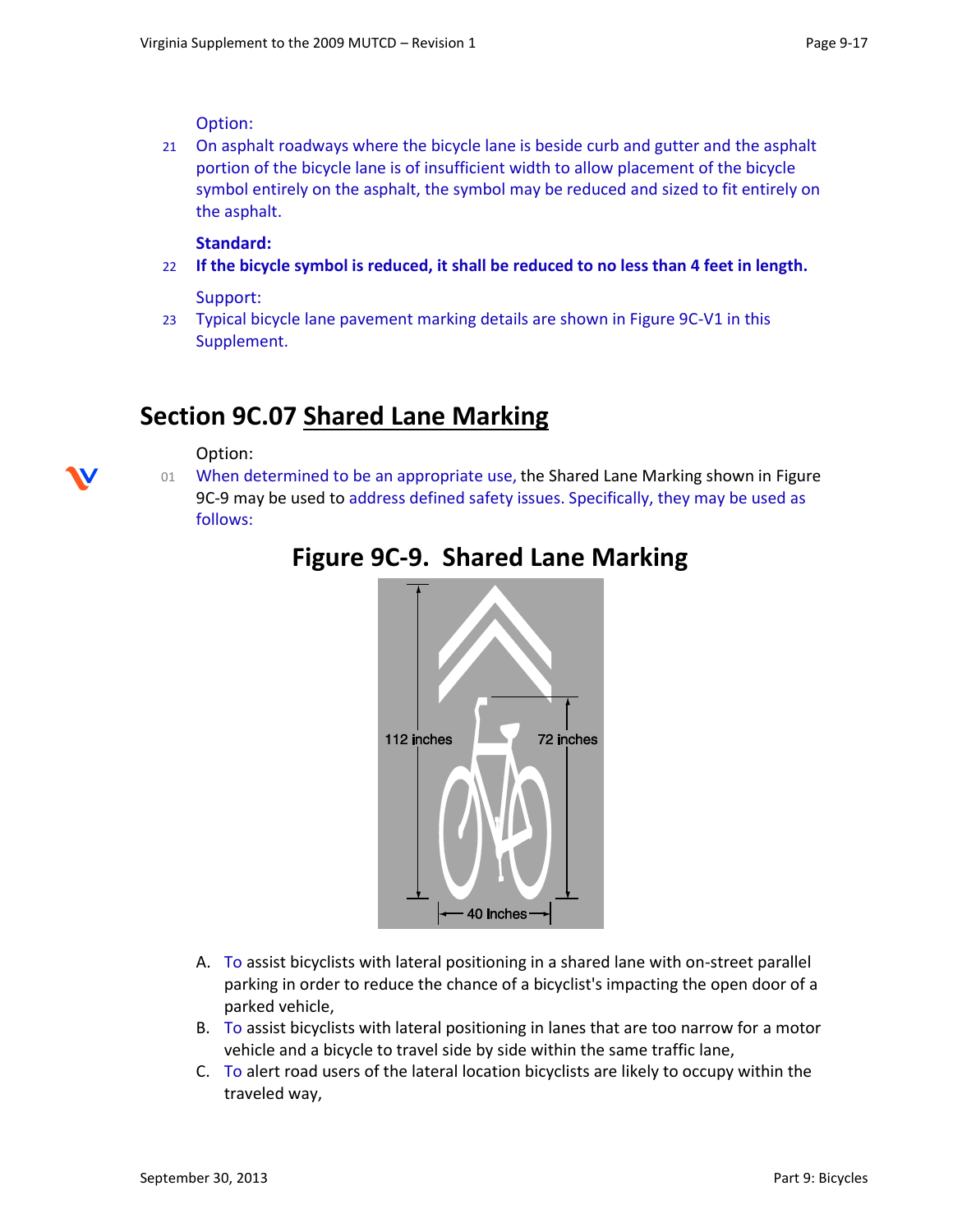- D. To encourage safe passing of bicyclists by motorists,
- E. To reduce the incidence of wrong-way bicycling, where it is routinely observed,
- F. To indicate more appropriate positioning away from the curb or the edge of the traveled way on wide outside lanes,
- G. At multi-lane intersections where there is insufficient width to provide a bicycle lane, and conflicts make it desirable to indicate proper positioning,
- H. On steep downgrades where bicycle speeds are high and parking is present, since bicyclists may choose not to use a bike lane when traveling at high speeds adjacent to parked vehicles,
- I. Where a bike lane ends and the roadway continues with a posted speed of 35 mph or less, or
- J. In short segments between intermittent segments of bike lanes.

#### *Guidance:*

02 *The Shared Lane Marking should not be placed on roadways that have a speed limit above 35 mph.*

#### **Standard:**

- 03 **Shared Lane Markings shall not be used:** 
	- **A. On shoulders or in designated bicycle lanes,**
	- **B. To provide wayfinding guidance to bicyclists,**
	- **C. On a shared-use path or other facility where motor vehicle traffic is prohibited,**
	- **D. As a substitute for bicycle lanes where roadway geometric conditions permit bicycle lanes to be marked, or**
	- **E. In an exclusive turn lane.**

Option:

04 Shared Lane Markings approaching an intersection may be used in the right most through-lane next to an exclusive right turn lane to accommodate daily bicycle through movements when there is a designated on-road bicycle lane on the receiving/far side of the intersection to receive the bicycles from the right most through lane.

#### *Guidance:*

- 05 *In order to prevent overuse of the Shared Lane Markings, judgment should be applied that takes into account daily bicycle volumes, daily vehicle volumes, and bicycle-vehicle conflicts; or a documented safety issue.*
- 06 *If used in a shared lane with on-street parallel parking, Shared Lane Markings should be placed so that the centers of the markings are at least 11 feet from the face of the curb, or from the edge of the pavement where there is no curb. The parking lane width should be considered and the Shared Lane Marking adjusted accordingly.*
- 07 *If used on a street without on-street parking that has an outside travel lane that is less than 14 feet wide, the centers of the Shared Lane Markings should be at least 4 feet from the face of the curb, or from the edge of the pavement where there is no curb.*
- 08 *If used, the Shared Lane Marking should be placed immediately after an intersection and spaced at intervals not greater than 250 feet thereafter.*